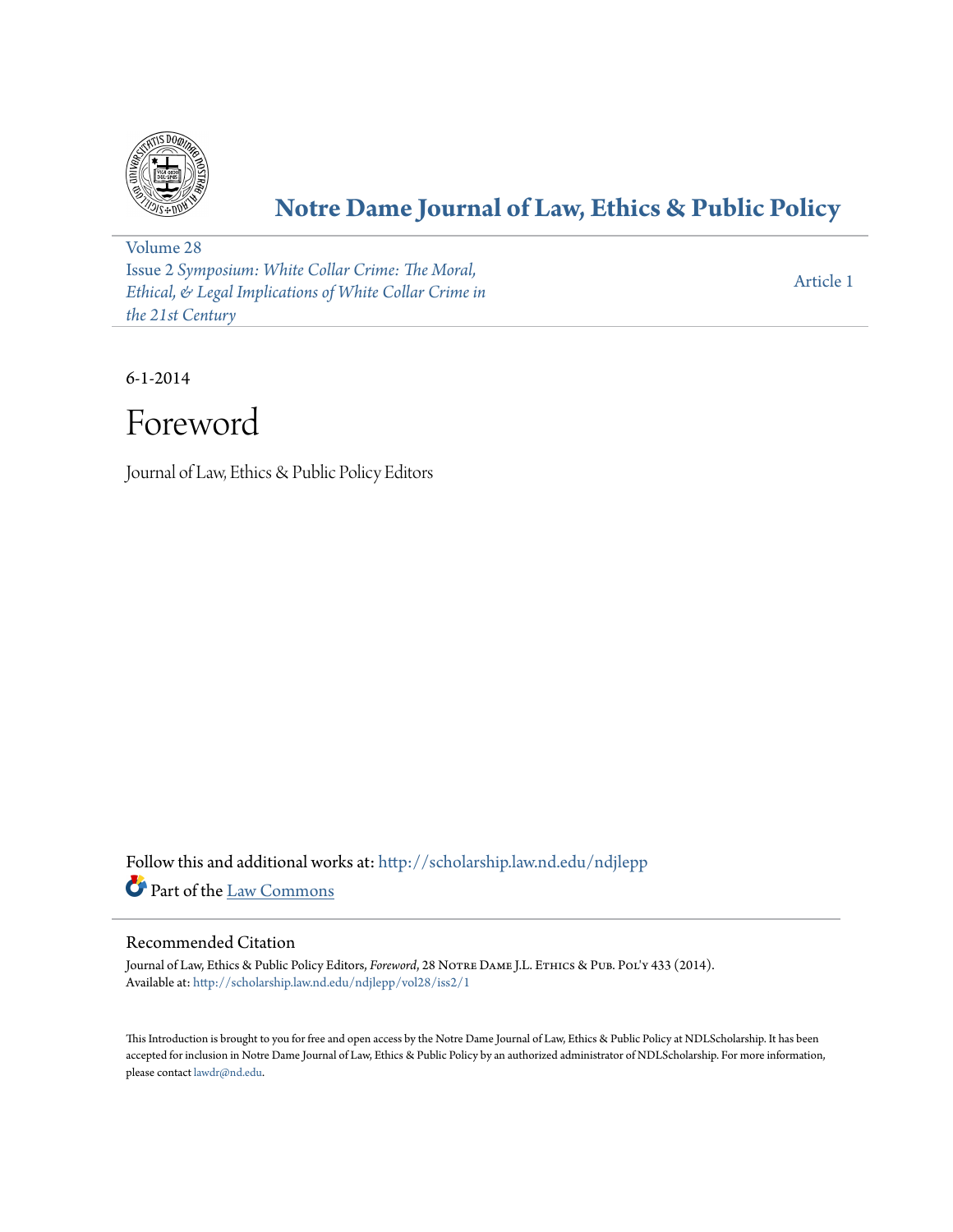#### **FOREWORD**

### **THE MORAL, ETHICAL, AND LEGAL IMPLICATIONS OF WHITE COLLAR CRIME IN THE TWENTY-FIRST CENTURY**

On March 19 and 20, 2014, legal scholars, academics, practitioners, and students gathered at Notre Dame Law School to discuss the moral, ethical, and legal implications of white collar crime in the twenty-first century.1 The study of white collar crime is increasingly important for today's globalized economy—white collar criminals continually victimize numerous individuals and cause many to have to allocate time, money, and resources to protect themselves. This is particularly pertinent as the economy, and the law, are still adapting to the aftermath of the Great Recession of 2008. It is in this context that the *Notre Dame Journal of Law, Ethics & Public Policy chose white collar crime to be the* subject of its 2014 Symposium.

Since the term was first coined by noted sociologist Edwin Sutherland in 1939,<sup>2</sup> white collar crime has not been easy to define.<sup>3</sup> However, white collar crime, in all its forms, is increasingly pervasive and affects citizens of all socioeconomic statuses, especially as criminals find new and innovative ways to take advantage of citizens using modern technology.<sup>4</sup>

The *Notre Dame Journal of Law, Ethics, & Public Policy* was honored to host scholars and practitioners for its Symposium and was proud of the contributions made by its student authors. These discussions, which are presented in this Issue, delve into the causes and effects of white collar crime today. The presenters also discussed potential ways to combat it. While there are many potential causes of white collar crime in today's society—including corporate culture and greed—positive changes in

<sup>1.</sup> The Symposium's keynote address was given by Professor G. Robert Blakey. Panelists included Dr. Gerald Cliff, Attorney Christian Desilets, Professor John N. Gallo, Dr. Cynthia A. Koller, and Professor Stephen F. Smith. The panel discussion was moderated by Professor Jimmy Gurule. Student panelists included Leslie A. Dickinson, Christina M. ´ Sindoni, and Kristie Xian. The student panel discussion was moderated by Adreanne G. Stephenson.

<sup>2.</sup> Edwin H. Sutherland, *White-Collar Criminality*, 5 AM. SOC. REV. 1 (1940).

<sup>3.</sup> Gerald Cliff & Christian Desilets*, White Collar Crime: What It Is and Where It's Going*, 28 NOTRE DAME J.L. ETHICS & PUB. POL'Y 481, 483 (2014).

<sup>4.</sup> *Id*. at 522.